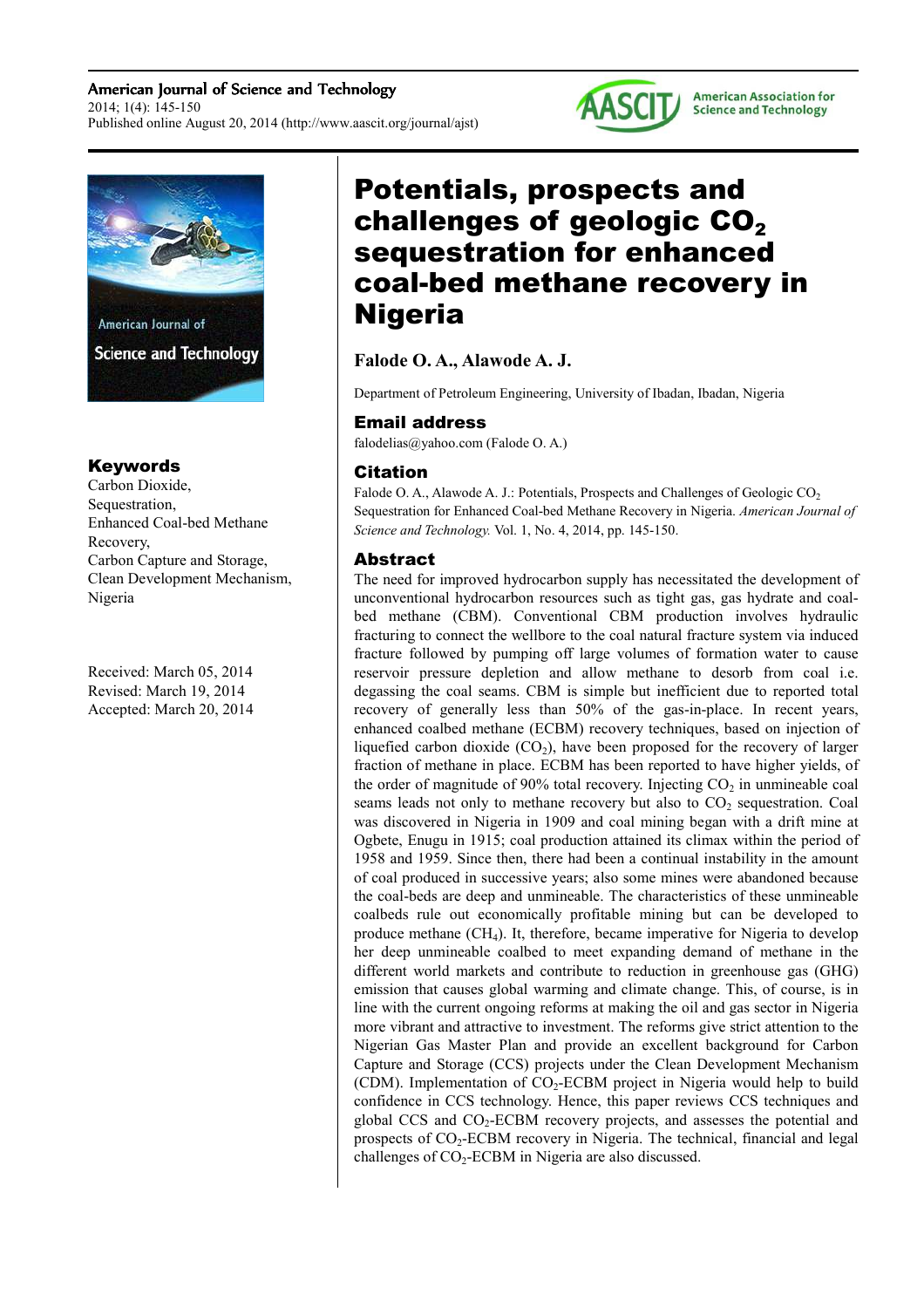# 1. Introduction

The need for improved hydrocarbon supply has necessitated the development of unconventional hydrocarbon resources such as tight gas, gas hydrate and coal-bed methane (CBM). Also, the use of carbon dioxide  $(CO<sub>2</sub>)$  for enhanced oil recovery (EOR), conventional natural gas, gas hydrate methane and coalbed methane is in various stages of common practice and development globally because of the commercial viability. Storing carbon dioxide underground has shown considerable promise (UNEP, 2006).

'Burying or interring global warming', as it is called, has to some extent mitigated the effect of fossil fuel production on the environment. As a result, geological sequestration has opened up opportunities for reducing carbon dioxide emissions to a level that is becoming globally acceptable (Sengul *et al*, 2007).

Coal is the most abundant mineral fuel in the world. The quantity of methane gas stored in this coal is evaluated to be within 84 to 360  $\text{Tm}^3$  (i.e. 2,976-12,640 tcf); this is many times greater than the world's proven gas reserves in conventional gas fields (Smith and Whiteley, 2009). Coal was discovered near Udi in central eastern Nigeria in 1909 and coal mining started with a drift mine at Ogbete, Enugu in 1915. In 1950, the Nigerian Coal Corporation (NCC) was established by the Federal Government of Nigeria, headquartered in Enugu and given the mandate of exploring, developing and mining the coal reserves in Nigeria. NCC has operated two underground mines, Okpara and Onyeama, and two surface mines, Orukpa and Okaba, located on the eastern edge of Anambra Coal Basin. Between 1950 and 1959, coal production in the Enugu mines increased annually from 583,487 tonnes to a peak value of 905,397 tonnes. However, since 1959, when coal production attained its climax, there had been a continual instability in the amount of coal produced in successive years; also some mines were abandoned because coal-bed are deep and unmineable. These unmineable coalbed can be developed to produce methane  $(CH_4)$  through  $CO_2$ -Enhanced Coalbed Methane  $(CO<sub>2</sub>-ECBM)$  Recovery projects.

During the formation of coal seams by compaction of plants, gases including methane are generated and accumulated into the coal cleats or adsorbed into the coal micro-pores. The conventional way of recovering such coal bed methane is normally by means of hydraulic fracturing to connect the wellbore to the coal natural fracture system via induced fracture followed by pumping off large volumes of formation water to cause reservoir pressure depletion and allow methane to desorb from coal i.e. degassing the reservoir.

CBM recovery process is simple but inefficient due to reported total recovery of generally less than 50% of the gas-in-place. A more attractive process with higher yields, of the order of magnitude of 90%, is the process called Enhanced Coal Bed Methane recovery (ECBM), whereby liquefied carbon dioxide is pumped into the coal seam to displace methane due to higher  $CO<sub>2</sub>$  adsorptivity.  $CO<sub>2</sub>$  is preferentially adsorbed, displacing the sorbed methane present at the internal surface of coal layers. Injecting  $CO<sub>2</sub>$ in unmineable coal seams leads not only to methane recovery but also to  $CO<sub>2</sub>$  sequestration.

Bergen *et al.* (2000) showed that  $CO<sub>2</sub>$  replaces one molecule of methane in a molecular proportion of 2:1 and 5:1 at about 700 m depth and 1,500 m depth respectively but that increasing temperature and pressure limit the coal methane content and reduces the coal seam permeability respectively beyond 2,000 m depth. Research at Delft University of Technology on coal samples corroborated the viability of  $CO<sub>2</sub>$ -methane molecular replacement proportion of 2:1 at about 700 m depth of thick coalbed (Lako, 2002).

In the study titled 'Potential for  $CO<sub>2</sub>$  Sequestration and Enhanced Coalbed Methane Production in the Netherlands' (Novem, 2001), several sources of  $CO<sub>2</sub>$  were itemized as power plants (including Integrated Gasification Combined Cycle - IGCC - power plant, gas fired steam plant and gas fired combined cycle), industrial cogeneration plants (including gas and steam turbines), waste incineration plants, and chemical industry (including ammonia plants, hydrogen plants and ethylene oxide plants).

Carbon Capture and Storage (CCS) projects conform to the near-future demand in the economic and environmental context of the Kyoto agreement. This, of course, is in line with the current ongoing reforms at making the oil and gas sector in Nigeria more vibrant and attractive to investors. The reforms give strict attention to Nigerian Gas Master Plan and provide an excellent background for Carbon Capture and Storage (CCS) projects under the Clean Development Mechanism (CDM). According to United Nations Framework Convention on Climate Change - UNFCCC (2009), CDM is an arrangement under the Kyoto Protocol allowing industrialized countries that have a greenhouse gas reduction commitment to invest in projects that reduce emissions in developing countries as an alternative to more expensive emission reductions in their own countries. It allows net global greenhouse gas emissions to be reduced at a much lower global cost.

Companies have already started to identify investment opportunities in applying CDM in Nigeria. Of recent, an agreement was reached between Abu Dhabi and Nigeria to identify and develop carbon emissions reduction projects in the oil and gas sector in Nigeria under the Clean Development Mechanism (Eye of Dubai, 2009). Additional support for the commencement of these projects in West Africa would be provided by the recognition of CCS under the Kyoto Protocol.

It is, therefore, high time for Nigeria to develop her deep unmineable coalbed to meet expanding demand of methane in the different world markets and contribute to reduction in greenhouse gas (GHG) emission that causes global warming and climate change.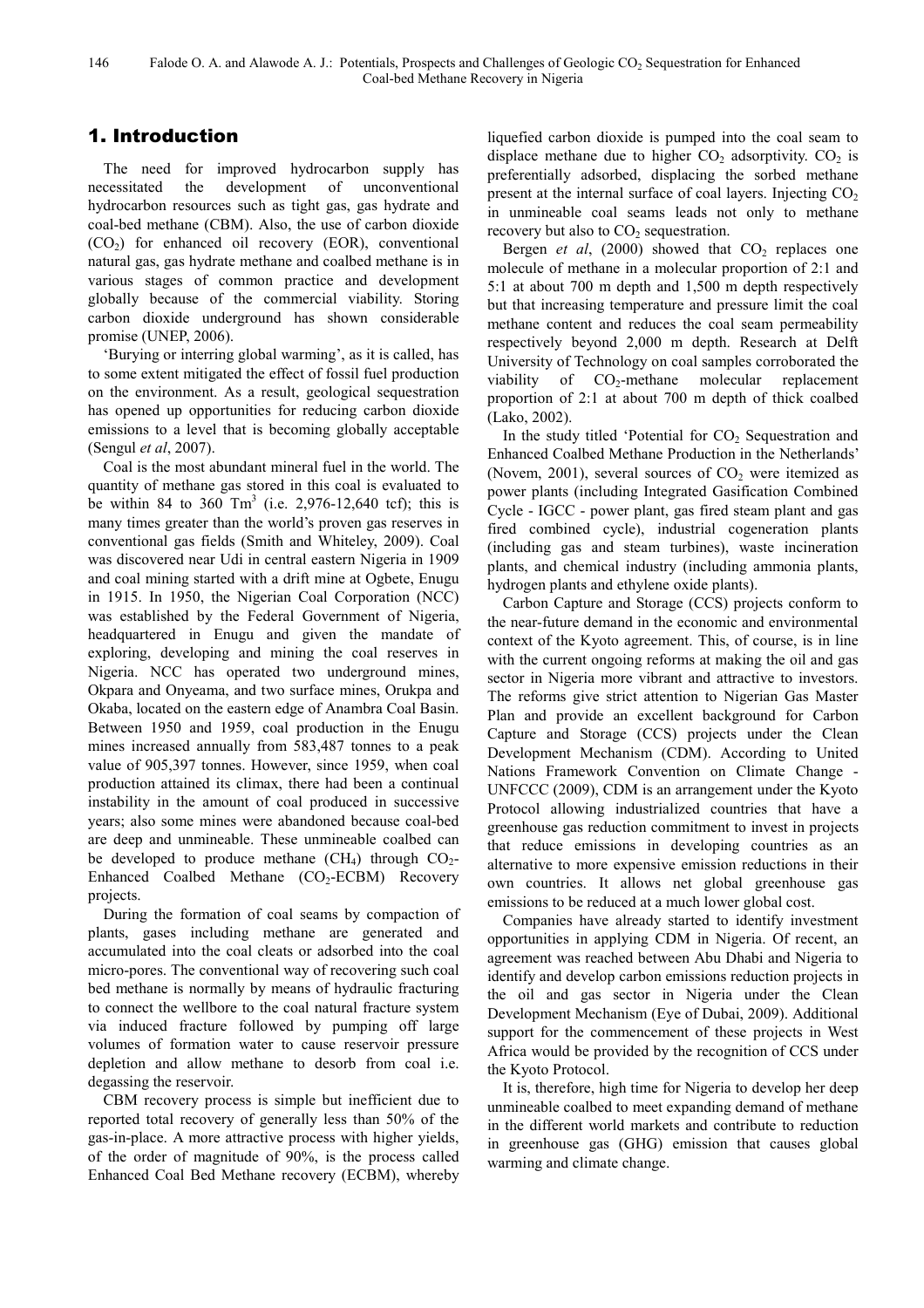Hence, this paper reviews CCS techniques and global CO2-ECBM recovery projects, and assesses the potentials, prospects and challenges of  $CO<sub>2</sub>-ECBM$  recovery in Nigeria.

## 2. Methodology

#### 2.1. Review of Carbon Capture Techniques

Carbon dioxide emitted from industrial plants and processes contributes significantly to global warming; it should therefore be prevented from entering the atmosphere. CCS may be applied where  $CO<sub>2</sub>$  is produced in large amounts, i.e. at  $CO<sub>2</sub>$ -intensive industries such as iron, cement, chemicals and pulp production, refineries, oil and gas processing, since one third of  $CO<sub>2</sub>$  emissions is generated in that manner (IEA, 2008). Different methods have been developed to sequester  $CO<sub>2</sub>$  from getting to the atmosphere. Recent techniques include pre-combustion capture, post-combustion capture and oxy-fuel combustion.

Pre-combustion capture is a coal fired integrated gasification combined cycle (IGCC) process, where fossil fuel is de-carbonized to produce hydrogen. In this technology, the remainder of the coal is volatized by heat produced from partial reaction of fuel with oxygen and steam. After further processing in a shift reactor, a mixture of hydrogen and  $CO<sub>2</sub>$  is produced. The  $CO<sub>2</sub>$  is captured, while hydrogen is used to generate electricity and heat (Anastassia *et al*, 2009). This process can also be used in natural gas-based plants.

Post-combustion capture is usually employed in coaland gas-fired power plants. The  $CO<sub>2</sub>$  is captured from flue gases produced from the combustion of fuel in air. The separation is effected by chemical absorption using different organic solvents such as mono-ethanolamine (MEA), or ammonia (IPCC, 2005).

In oxy-fuel systems, oxygen instead of air is used for fuel combustion with a recirculation of about 70 % flue gas stream to dilute the oxygen. Water vapour and  $CO<sub>2</sub>$  are the major constituents of the flue gas produced (IPCC, 2005 and IEA, 2008). Oxy-fuel combustion is still in demonstration phase, but post-combustion and precombustion systems are economically feasible under specific conditions (IPCC, 2005).

#### 2.2. Review of Carbon Transport **Techniques**

After compression to a supercritical liquid,  $CO<sub>2</sub>$  is transported by pipeline, tankers and ships, and injected in deep coal seams containing methane. Though pipelines and tankers are the conventional ways of transporting  $CO<sub>2</sub>$ , pipelines are the most employed method. This is evident in the long time use of pipeline for transporting  $CO<sub>2</sub>$  to injection wells in Enhanced Oil Recovery (EOR) projects.  $CO<sub>2</sub>$  transport by shipping may be more commercially advantageous if  $CO<sub>2</sub>$  is transported over large distances. Intermediate storage facilities, harbour fees, fuel costs, cost for liquefaction, and loading and unloading activities make up the cost of  $CO<sub>2</sub>$  ship transport (IEA GHG, 2004; IPCC, 2005).

#### 2.3. Review of Carbon Storage Techniques

The transported supercritical  $CO<sub>2</sub>$  are injected in an area with favourable geological characteristics (Lako, 2002). The major carbon capture storage methods are ocean storage, mineral carbonation and geologic storage.

Ocean Storage: Liquid  $CO<sub>2</sub>$  could be stored in the deep ocean by injecting it at depths below 3,000 m where it will be denser than water, as proposed by some researchers, and thus would be gravitationally stable (Smith and Whiteley, 2009).

Mineral Carbonation: Mineral carbonation involves  $CO<sub>2</sub>$ removal from flue gases and the fixation of  $CO<sub>2</sub>$  using alkaline and alkaline-earth oxides, such as magnesium oxide (MgO) and calcium oxide (CaO). Chemical reaction produces stable carbonates – magnesium carbonate  $(MgCO<sub>3</sub>)$  and calcium carbonate  $(CaCO<sub>3</sub> - l$  imestone), which can be disposed of in silicate mines or reused for construction (Smith and Whiteley, 2009).

Geological Storage: Several methods of geological storage of  $CO<sub>2</sub>$  include sequestration in gas hydrate reservoirs for enhanced methane recovery, storage in depleted gas or oil reservoirs, aquifers, oceans, coalbed methane reservoirs, or tight gas reservoir.

In order to achieve large storage capacities underground,  $CO<sub>2</sub>$  needs to be stored above its supercritical pressure, the pressure at which the gas liquefies. The supercritical pressure of  $CO<sub>2</sub>$  is about 74 times atmospheric pressure at  $31^{\circ}$ C and therefore typically needs to be stored at depths of 800 meters or more below the surface (Smith and Whiteley, 2009). Three main mechanisms, for  $CO<sub>2</sub>$  storage in the subsurface and with water present as one of the fluid phases in the reservoir, are physical trapping, chemical trapping, and hydrodynamic trapping (IPCC, 2005).

Physical trapping can take two main forms, i.e. static trapping where upwards movement of  $CO<sub>2</sub>$  is blocked by cap rock, an impermeable layer of shale or clay rock, and residual-gas trapping caused by capillary forces in a porous structure. Chemical trapping occurs by dissolution or by ionic trapping;  $CO<sub>2</sub>$  reacts chemically with minerals in the geological formation (mineral trapping) or adsorbs on the mineral surface (adsorption trapping). In hydrodynamic trapping, the  $CO<sub>2</sub>$  migrates upward at a very low velocity and is being trapped in intermediate layers. Large quantities of  $CO<sub>2</sub>$  could be stored using this mechanism because the migration to the surface would take millions of years (IPCC, 2005).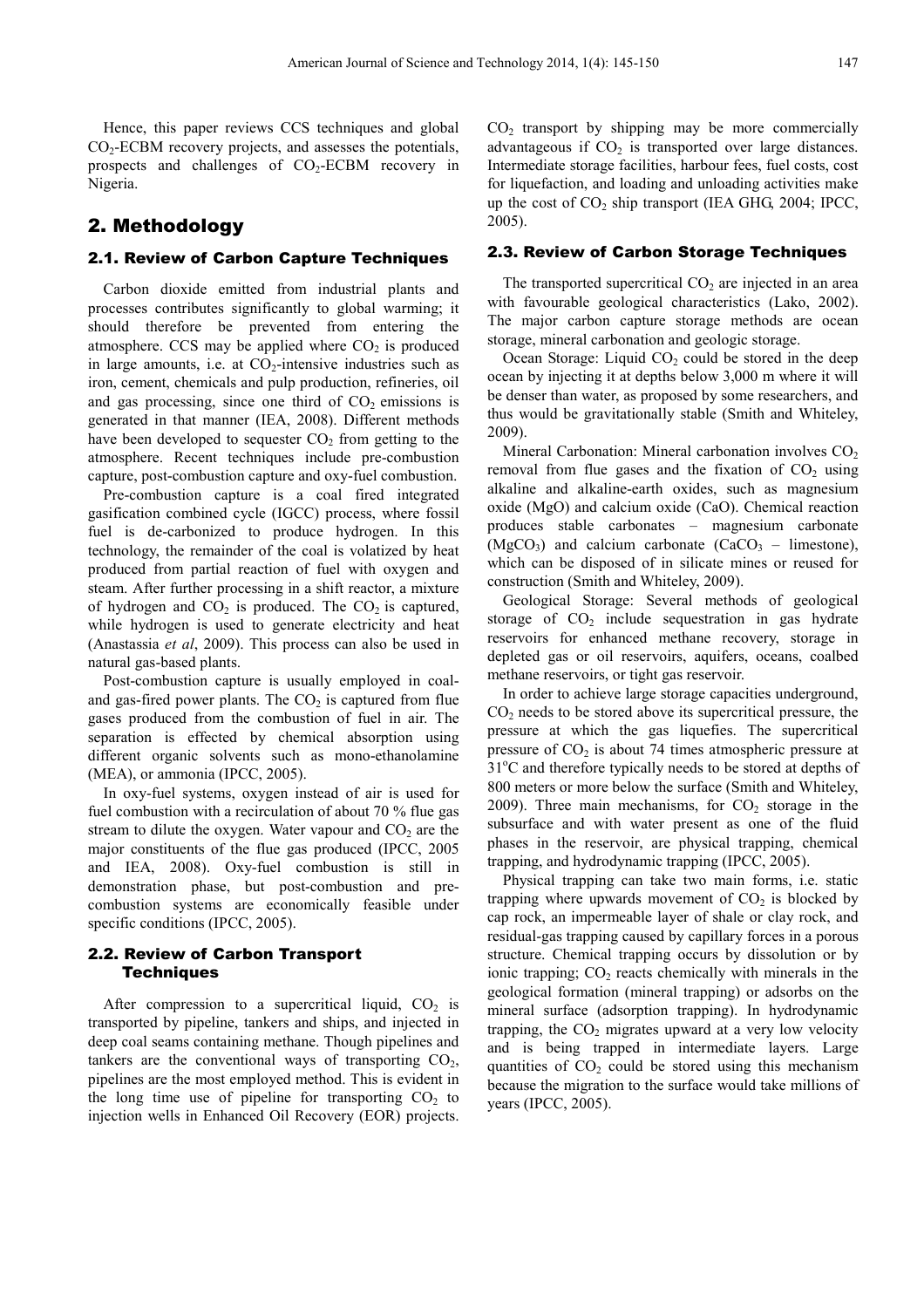## 2.4. Review of Global CCS and ECBM Recovery Projects

Geological storage of  $CO<sub>2</sub>$  is ongoing in three large industrial projects in the world: the  $CO<sub>2</sub>-EOR$  Weyburn project in Saskatchewan, Canada; the offshore Sleipner natural gas processing project in the North Sea, Norway; and the In Salah natural gas project in central Algeria. These projects demonstrate that  $CO<sub>2</sub>$  can be economically and safely stored in geological formations (Anastassia *et al*., 2009)

Australia's most comprehensive post-combustion  $CO<sub>2</sub>$ capture research facility, the  $CO<sub>2</sub>$  CRC H3 Capture Project, was commissioned at International Power's Hazelwood Power Station in Victoria's Latrobe Valley. The project was launched by Victorian Energy and Resources Minister Peter Batchelor in 2009. Although there are a number of completed and ongoing pilot projects and field trials in Canada (Alberta-ECBM project), Japan (Hokkaido project), Poland (RECOPOL project), and China (Qinshui Basin), there has only been one commercial scale ECBM project in the world to date (San Juan Basin in the U.S.A.) (Smith and Whiteley, 2009).

Reduction of  $CO<sub>2</sub>$  emission by means of  $CO<sub>2</sub>$  storage in coal seams in the Silesian Coal Basin of Poland, known as RECOPOL project, was an EU co-funded combined research and demonstration project that investigates the possibility of permanent subsurface storage of  $CO<sub>2</sub>$  in coal beds. The project commenced in November 2001 and development of the pilot site began in summer 2003. The development involves  $CO<sub>2</sub>$  injection into coal seams at a depth of 1050-1090 m, several hundreds of meters below the deepest mine workings of the Silesia mine. An existing coalbed methane well was rehabilitated back into production. A new injection well was drilled 150 m from the production well (Smith and Whiteley, 2009). A baseline production was established in the first half of June 2004 and first injection tests took place in the first week of July.  $CO<sub>2</sub>$  break-through occurred in late 2004 and the trial was completed in 2005. A total of 203 tonnes of  $CO<sub>2</sub>$  was brought in by trucks and injected (originally 1000 tonnes had been planned).  $CO<sub>2</sub>$  was successfully injected into the coal bed but  $CO<sub>2</sub>$  induced swelling was significant and the injectivity was lower than expected. Long term trapping of the  $CO<sub>2</sub>$  could not be demonstrated and enhanced methane production was lower than predicted.

According to Smith and Whiteley, (2009), other ongoing projects include:

- Fenn Big Valley, Alberta, Alberta Research Council, 1997 – ongoing  $(CO_2$  and N<sub>2</sub>)
- Red Deer, Alberta, Suncor  $(CO<sub>2</sub>)$ , from 2002
- Coal-Seq Project, Burlington Resources and BP, 1989 – ongoing  $(CO_2$  and  $N_2$ )
- Simon Field, San Juan Basin, Colorado, BP Amoco, 1993-2002  $(N_2)$
- Qinshui Project, China, ARC and China, 2002

– ongoing  $(CO<sub>2</sub>)$ 

Japan  $CO<sub>2</sub>$  Sequestration in Coal Seams Project (JCOP), Japan, 2003 –ongoing.

## 2.5. Assessment of Africa's Potentials for CCS and CO<sub>2</sub>-ECBM Recovery

United States and Canada, Siberia, the Middle East, and North and West Africa are reported to have highly prospective geological basins for  $CO<sub>2</sub>$  storage within existing oil and gas regions (IEA, 2008). Appropriate formations for  $CO<sub>2</sub>$  storage can occur in both onshore and offshore sedimentary basins.

In Africa, the  $CO<sub>2</sub>$  storage capacity in aquifers varies from 6 to 220 Gt and in oil and gas fields from 30 to 280 Gt (Hendriks *et al.,* 2004). North and West Africa have the highest potential for  $CO<sub>2</sub>$  storage in oil and gas fields. All areas except for East Africa also have considerable storage space in aquifers (15-60 Gt each). Only South Africa has ECBM potential from 8 Gt to 40 Gt (Hendriks *et al.,* 2004; IEA, 2008).

# 3. Discussion

## 3.1. Assessment of CCS and  $\mathsf{CO}_2\text{-}\mathsf{ECBM}$ Recovery Prospects in Nigeria

The approval of a CCS project methodology under the CDM is an important step to help developing countries to start mitigating their greenhouse gas emissions (IEA, 2008). This is because at present the CDM is the only mechanism that has the potential to provide incentives for development of CCS in Africa.

Attracting an increased flow of investments and capitalintensive projects, encouraging technology transfer of the most innovative technologies used in petroleum and power sectors, promoting natural gas market and developing infrastructure are the major advantages of CDM to Nigeria.

Typical parameters characterizing the prospects of CBM and  $CO<sub>2</sub>$ -ECBM of coal basins are area, recoverable gas in place, seam depth, cumulative seam thickness, permeability, gas content, well cost, and gas production potential (Lako, 2002).

The characteristics of Nigeria's unmineable coalbed rule out economically profitable mining but can be developed to produce methane  $(CH<sub>4</sub>)$ .

## 3.2. Assessment of Technical Challenges of CCS and CO<sub>2</sub>-ECBM Recovery in Nigeria

The main challenges facing the implementation of Carbon Capture and Storage methods including  $CO<sub>2</sub>$ -ECBM recovery projects are identified to include long implementation time, inefficient technology, gas leakage from geological storage, and high capture and storage costs (Galadima and Garba, 2008). Others are evaluating the reservoir characteristics of existing hydrocarbon fields and establishing the  $CO<sub>2</sub>$  transport facilities.  $CO<sub>2</sub>$  related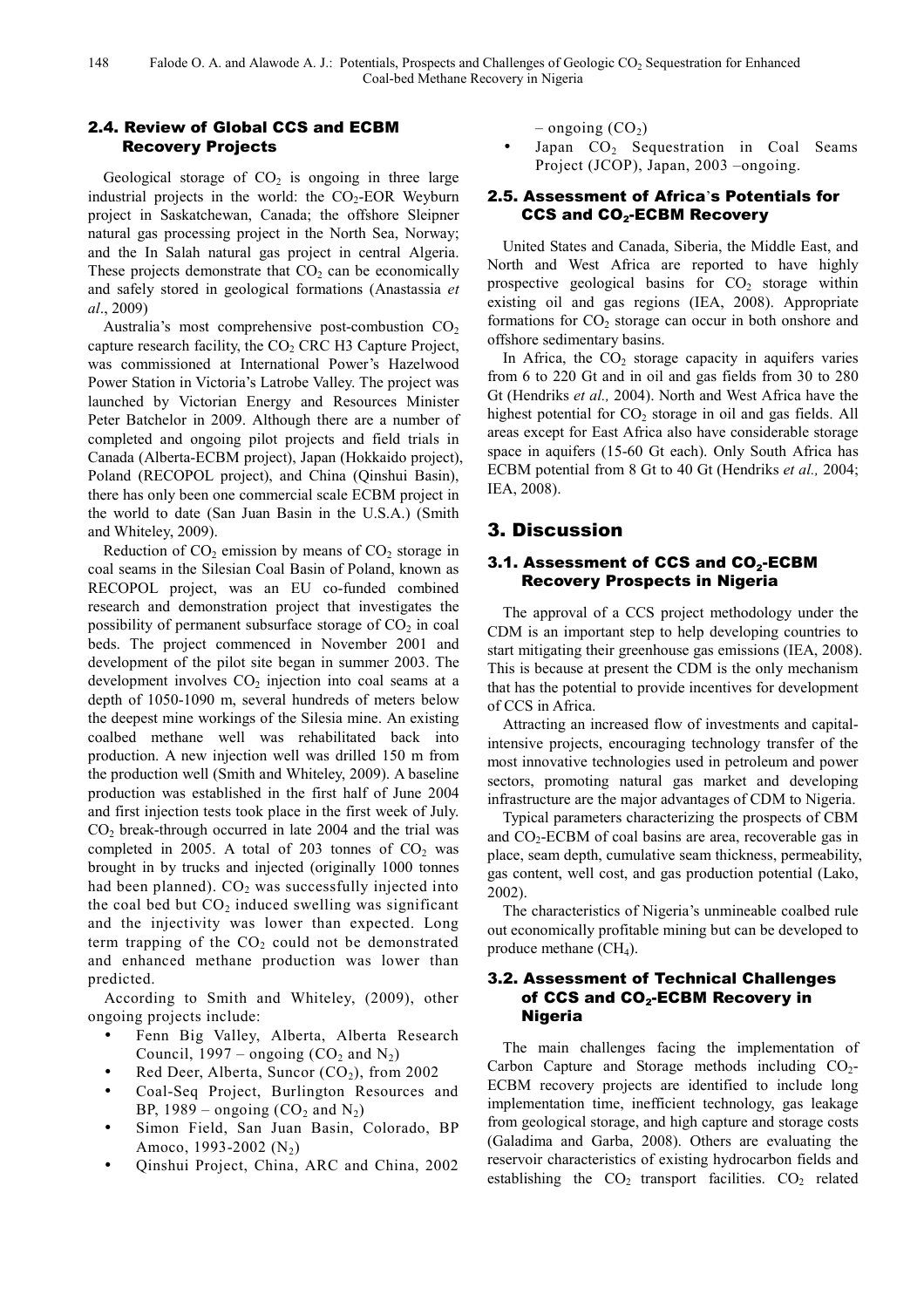problems on facilities especially severe corrosion on pipelines, well tubing and pumping equipment (Lopez *et al.*, 2003; Crolet *et al.*, 1991) have always been a noticeable challenge to oil industry and its great impact on project economics is well known.

## 3.3. Assessment of Financial and Legal Challenges of CCS and  $\mathsf{CO}_2\text{-}\mathsf{ECBM}$ Recovery in Nigeria

Four major non-technical challenges for successful implementation of CCS are itemized as: financing demonstration projects; setting a long term, stable price for CO2; establishing legal and regulatory frameworks; and increasing public awareness and acceptance (IEA, 2005). ECBM recovery cost comprises of those of  $CO<sub>2</sub>$  supply and sequestration, production wells, injection wells, coal-bed methane gas gathering, treatment and compression, as well as the cost of cleaning and discharge of formation water (Lako, 2002).

Finance for CCS project may be available through the African Development Bank (AfDB). However, the bank was about to develop the capacity to implement climate change projects. It is currently establishing a unit that could handle issues of CDM (Bakker *et al.,* 2007).

There is a lack of a legal and regulatory framework for CO2 storage in geological formations. A few countries have begun to work on the development of relevant legislation. Existing laws from oil and gas, mining and industrial sectors do not provide effective regulatory mechanisms for CO<sub>2</sub> storage (Clifton Associates, 2004; IPCC, 2005).

## 4. Conclusions

This paper reviews Carbon Capture and Storage  $(CCS)$  techniques, and global  $CO<sub>2</sub>$ -ECBM recovery projects, and assesses the potentials, prospects and challenges of  $CO<sub>2</sub>$ -ECBM recovery in Nigeria.

The approval of a CCS methodology under the CDM would help developing countries to start mitigating their greenhouse gas emissions (GHG) and pave the way for development of effective legal and regulatory framework to regulate CCS in the country coupled with revenue generation to offset costs of CCS. Attracting an increased flow of investments and capital-intensive projects, encouraging transfer of the most innovative technology needed, promoting natural gas market and developing infrastructure are the major advantages of CDM to Nigeria.

High capture and storage costs and  $CO<sub>2</sub>$  related corrosion of facilities are among the challenges facing the implementation of CCS and  $CO<sub>2</sub>$ -ECBM recovery in Nigeria. Four major non-technical challenges for successful implementation of CCS are itemized as: financing demonstration projects; setting a long term, stable price for  $CO<sub>2</sub>$ ; establishing legal and regulatory

frameworks; and increasing public awareness and acceptance.

## Recommendations

Since  $CO<sub>2</sub>$  capture at the power plants in Nigeria presents a number of technical and financial difficulties, the CO<sub>2</sub> may be sourced from Europe by Nigeria's LNG ships on their way back home after delivering LNG to the European market. The transport of  $CO<sub>2</sub>$  by ship from overseas is a technically and economically viable solution.

Also, for CCS and  $CO<sub>2</sub>$ -ECBM recovery projects to be commercially viable, a logical, long-term and stable price of  $CO<sub>2</sub>$  should be set. The problem of  $CO<sub>2</sub>$  related corrosion of facilities should be effectively tackled.

For the successful implementation of CCS projects, more work is needed to establish procedures for site selection, injection, abandonment and monitoring. Also, the community near the CCS and  $CO<sub>2</sub>-ECBM$  recovery projects should be sensitized to the prospects and challenges of  $CO<sub>2</sub>$  storage and its inherent risks.

More research and demonstration projects, as well as development of legal and regulatory framework and incentives from the government are necessary for successful implementation of CCS technologies.

## References

- [1] Anastassia M., Fredrick O. and Malcolm W., (2009), "The Future of Carbon Capture and Storage (CCS) in Nigeria", Science World Journal, Vol.4, No. 3, pp. 1-6. www.scienceworldjournal.org ISSN 1597-6343.
- [2] Anna Smith and Stewart Whiteley, (2009), "Carbon Capture and Storage: Options, Current Projects and Costs", 16th African Oil Week, Cape Town, South Africa
- [3] Bakker S. J., de Coninck A.; H. C., Ba L. and Zhou P. P., (2007), "Advancing CCS and CDM in Africa", Outcomes of Two Workshops in Africa, Energy Research Centre of the Netherlands. ECN-E--07- 079, October 2007.
- [4] Bergen F. van, Pagnier H.J.M., David P. and Kross B.M., (2000), "Inventory of the Potential for Enhanced Coalbed Methane Production with Carbon Dioxide Disposal", TNO, Utrecht, The Netherlands, www.ergweb.com/methane/pdf/ban\_bergin.pdf.
- [5] Clifton Associates, (2004), "The Long Term Storage of CO2", A Regulatory Requirements Project, Final Report, Clifton Associates Ltd. Regina, Saskatchewan, Canada, March 25, 2004.
- [6] Crolet J.L. and Bonis M.R., (1991), "Prediction of the Risks of CO2 Corrosion in Oil and Gas Wells", SPE Paper 20835, SPEPE, November 1991.
- [7] Eye of Dubai, (2009), "Masdar to Pursue Carbon Reduction Projects in Nigeria", January 21, 2009.
- [8] http://www.eyeofdubai.com/v1/news/newsdetail-27634.htm. Accessed 3 March, 2009.